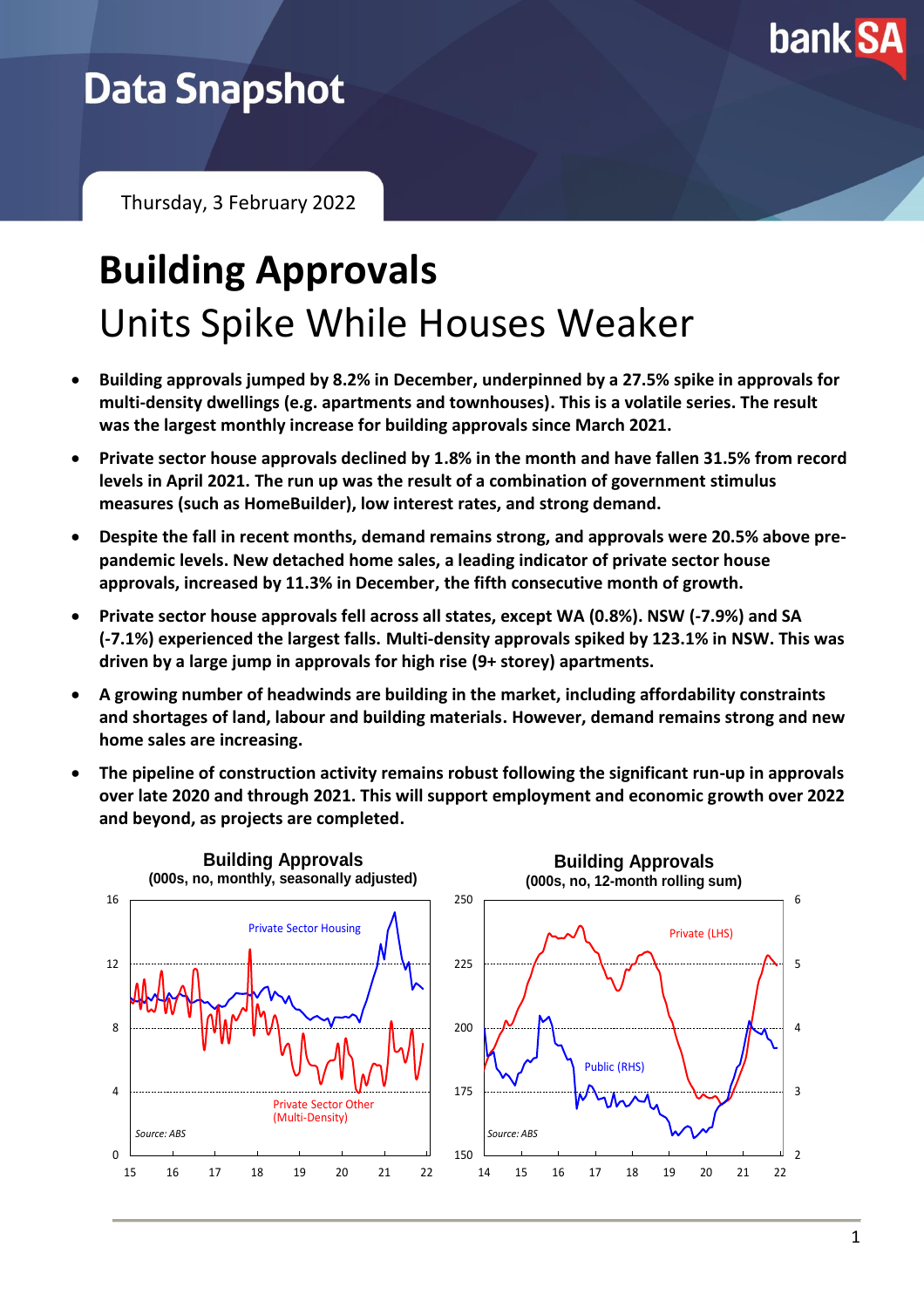Building approvals jumped by 8.2% in December, underpinned by a 27.5% spike in approvals for multi-density dwellings (e.g. apartments and townhouses). This is a volatile series and was driven by a 123.1% surge in NSW. The result was the largest monthly increase for building approvals since March 2021. On an annual basis, building approvals fell by 7.5% as approvals have come down from high levels in late 2020 and early 2021.

Private sector house approvals declined by 1.8% in the month. This is the second consecutive monthly decline, following a 4.0% increase in October. The November estimate was initially published as an increase, however, was revised to a decrease in this latest release. Private sector house approvals have fallen 31.5% from record levels in April 2021. The run up in house approvals was the result of a combination of government stimulus measures (such as HomeBuilder), low interest rates, and strong demand.

Despite the fall in recent months, demand remains strong, and private sector house approvals were 20.5% above pre-pandemic levels (as of December 2019). New detached home sales, a leading indicator of private sector house approvals, increased by 11.3% in December, the fifth consecutive month of growth. This demonstrates the strong demand that exists in the market.

COVID-19 case numbers increased rapidly across many states towards the end of December. This may have impacted approvals in affected states. However, this effect is likely to be more pronounced in January when case numbers peaked. The fall in private sector house approvals over the past two months could reflect some lingering weakness from the unwind of the HomeBuilder effect.

Demand continues to be supported by low interest rates. Affordability constraints driven by increases in the construction of new homes, and shortages of land, labour and building materials are headwinds facing the market. Additionally, many lenders have lifted fixed interest rates and there is the prospect of an increase in the cash rate by the Reserve Bank later this year.



Private sector house approvals fell across all states, except WA (0.8%). NSW (-7.9%) and SA (-7.1%) experienced large falls, followed by Victoria (-1.5%) and Queensland (-0.7%).

Multi-density approvals spiked by 123.1% in NSW. This was driven by a large jump in approvals for high rise (9+ storey) apartments. Multi-density approvals also rose in SA (29.1%) and Victoria (10.0%). WA (-68.3%) and Queensland (-37.2%) both experienced large falls, however, both states were coming off large increases in the prior month.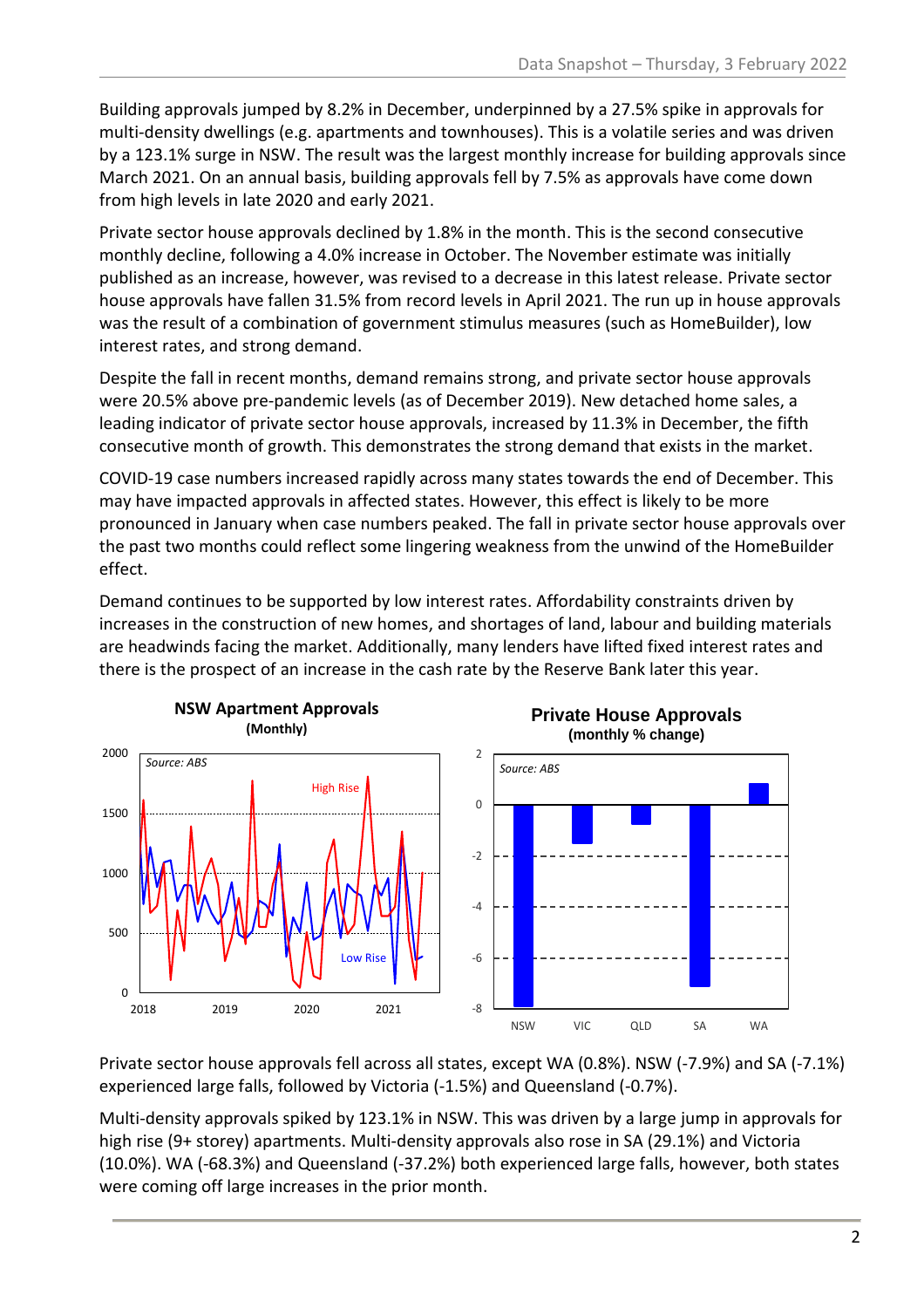The value of non-residential approvals fell 16.3%, although this is a volatile series.

## **Outlook**

A growing number of headwinds are building in the market, including affordability constraints and shortages of land, labour and building materials. However, demand remains strong and new home sales are increasing. The large surge in COVID-19 case numbers remains an uncertainty in the near term.

The pipeline of construction activity remains robust following the significant run-up in approvals over late 2020 and through 2021. This will support employment and economic growth over 2022 and beyond, as projects are completed.

> **Jarek Kowcza, Senior Economist** Ph: 0481 476 436